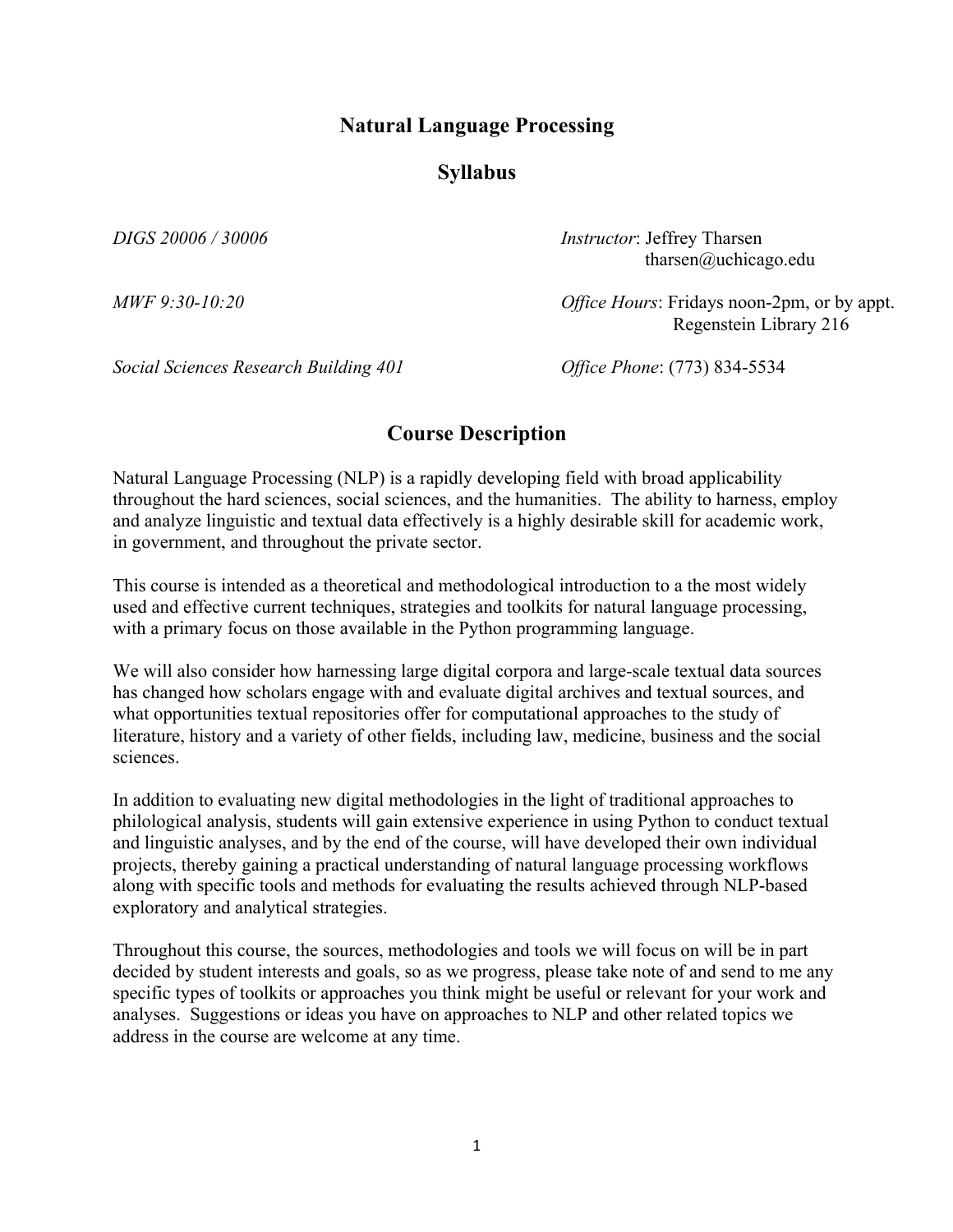# **Course Goals**

Students who complete this course will gain a foundational understanding in natural language processing methods and strategies. They will also learn how to evaluate the strengths and weaknesses of various NLP technologies and frameworks as they gain practical experience in the NLP toolkits available. Students will also learn how to employ literary-historical NLP-based analytic techniques like stylometry, topic modeling, synsetting and named entity recognition in their personal research.

No prior knowledge of digital technologies or computer programming is required for this course but all students should plan to develop final projects or papers featuring original work related to one or more of the methods for natural language processing that we will employ.

## **Required Texts and Readings** *( to be distributed in PDF format via Canvas )*

**Steven Bird, Ewan Klein, Edward Loper,** *Natural Language Processing with Python – Analyzing Text with the Natural Language Toolkit* **(O'Reilly 2009, website 2018) http://www.nltk.org/book/**

**Dipanjan Sarkar,** *Text Analytics with Python* **(Apress/Springer, 2016) https://link-springer-com.proxy.uchicago.edu/book/10.1007%2F978-1-4842-2388-8**

*All required readings for the course will be provided via the online Canvas platform at canvas.uchicago.edu . Any students without access to Canvas must inform the instructor so we can set up alternate methods for you to access the readings.*

## **Further Reading and Digital Resources**

**Stanford University CS224n: Natural Language Processing with Deep Learning** http://web.stanford.edu/class/cs224n/

**Paul Vierthaler's Stylometric PCA and Network Data Explorer** https://www.pvierth.com/pca

# **Course Plan and Policies**

Monday and Wednesday sessions will mainly focus on reviewing the content of the assigned readings and include lectures on and discussions of specific topics. Friday sessions will be dedicated to open discussion and Python programming strategies, allowing for free-flowing, detailed and individualized discussions directly relevant to the week's assignments and topics.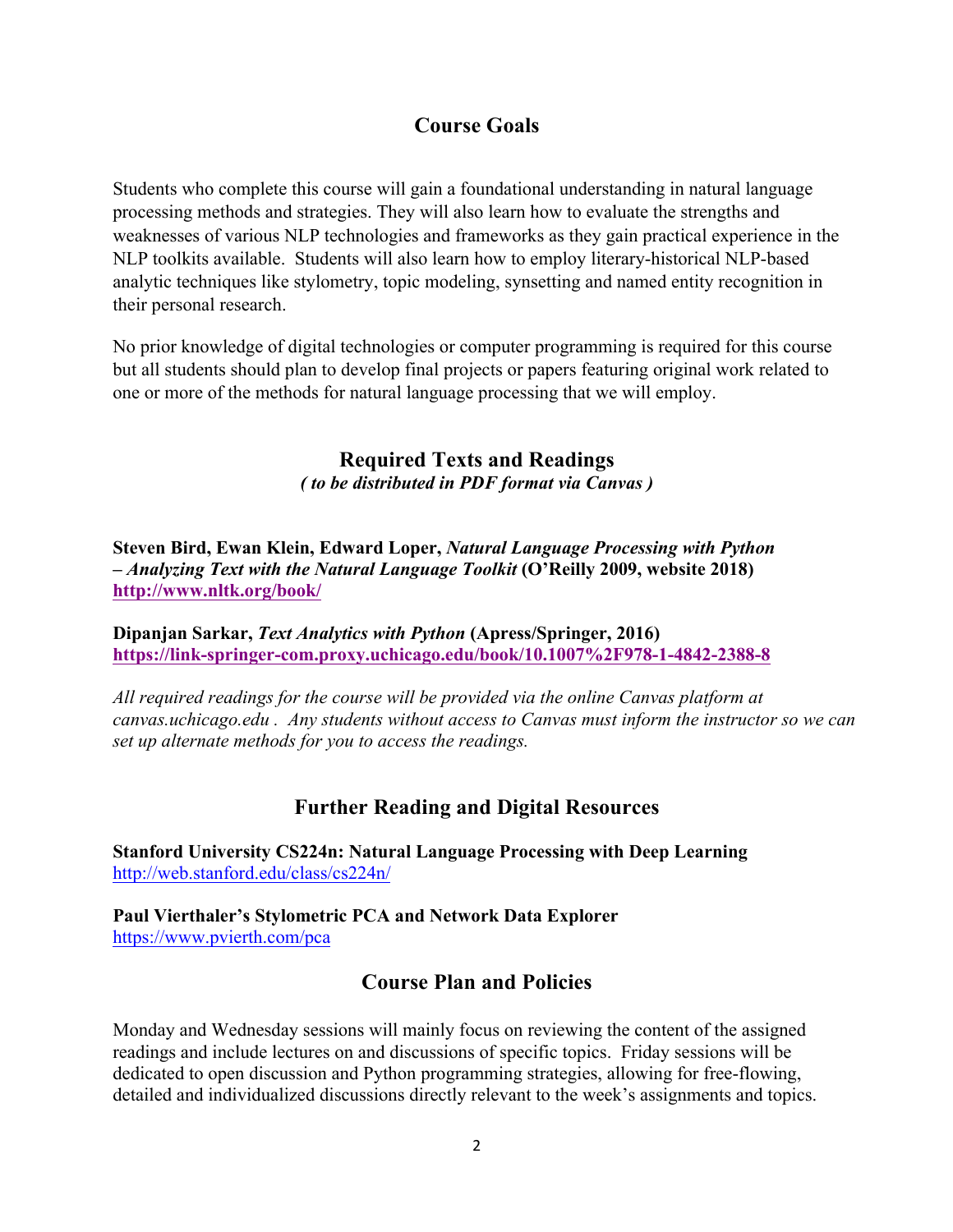## **Assignments**

Weekly assignments will primarily be comprised of programming exercises in Python. The code and output is to be submitted to the instructor for evaluation by email unless otherwise directed.

#### **A formal Final Project and Final Exam will be required of all students (see below).**

The Final Exam will be comprised of multiple-choice questions and written responses and will be given at the time and date designated by the University's exam schedule. If for any reason you will not be able to take an exam as scheduled, you must gain prior approval from the instructor for alternate means to take the exam.

#### **Final Project / Final Paper :**

**An initial proposal for the dataset(s) to be used in the final project will be due at the end of the second week, to be finalized by the end of Week 5.**

Topic(s) for the final project/paper (or project white papers) are to be developed in consultation with the instructor and are to be **submitted in writing** (minimum of one paragraph in length) **by the end of Week 7. All projects/topics must have received written preapproval** (email is fine) **and will be set by the end of Week 8.**

**Final projects should center on the analysis of a specific data source and include at least some of the methods we will cover and use in the course. Final projects that employ new and/or unique datasets and reach innovative conclusions will receive the highest scores.**

A full written explanation of the scope and utility of the project, at least 3 pages in length (Times 12pt, double-spaced), will be required by the due date of the final project. All project coding and use of data sources will be closely reviewed, and the potential impact of the project will play a major role in its assessment. No group projects will be allowed.

All students will be given space and service units for analyses on Midway, the university's highperformance computing (HPC) cluster, depending on the needs and dependencies of each individual project, developed and maintained in consultation with the instructor. Students will be responsible for all administration and content management associated with their projects.

Students may choose to do a Final Paper instead of a Final Project. The paper must be between 10 and 15 pages in length (Times 12pt, double-spaced), and should provide detailed evaluations of and research into at least one digital resource, methodology and/or toolkit directly related to those covered in the course readings and discussions, and must include discussion of at least one programming toolkit and/or algorithm. Proper spelling, grammar and construction of your paper (thesis, argumentation, transitions, conclusions) will be strongly considered in its evaluation.

**All Final Project Reports and Final Papers are due by midnight on the Friday of Exams Week. Penalties for late projects/papers will be assessed at a rate of one letter grade per day.** If you will need an extension and/or to take a course grade of Incomplete, you must have received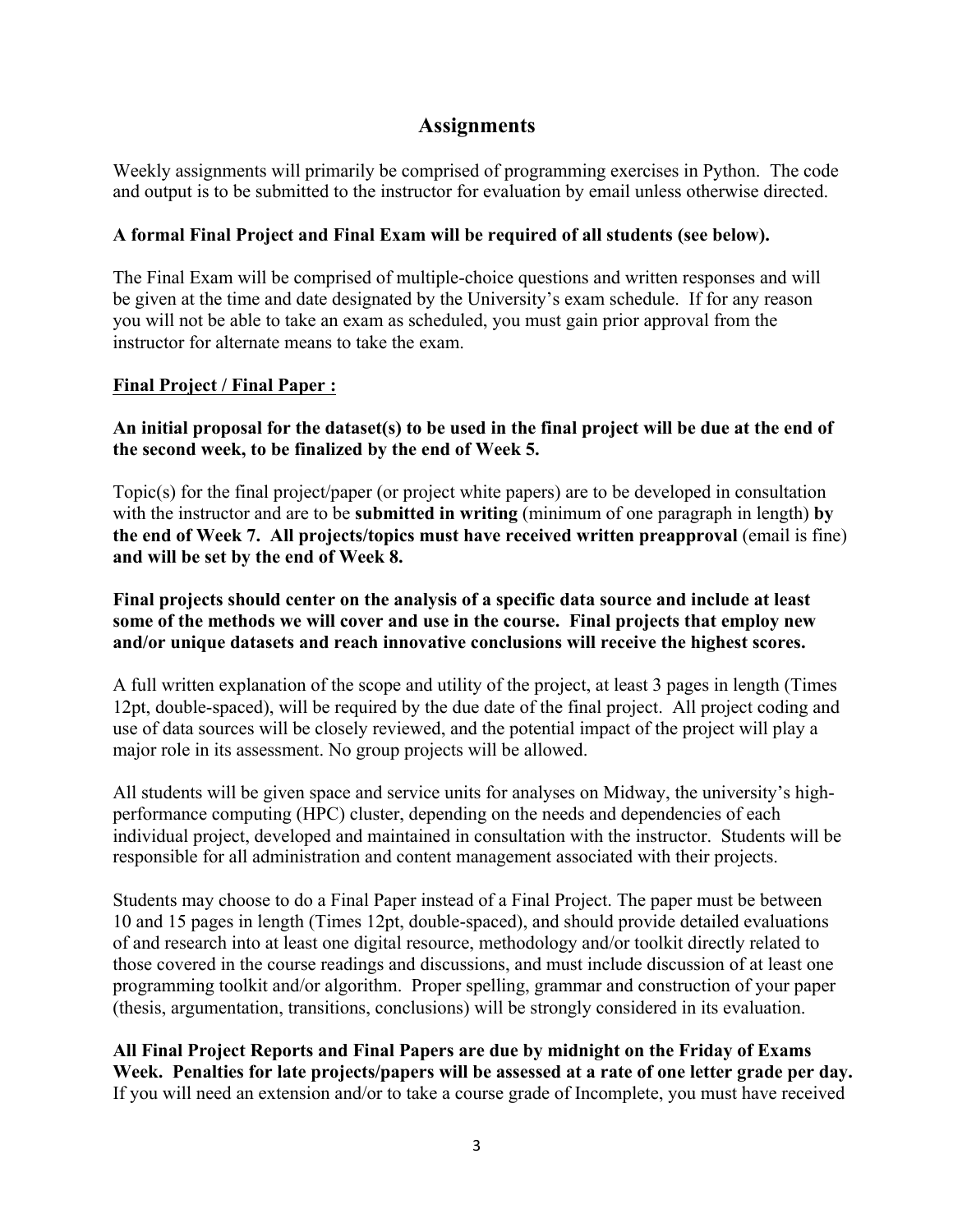approval for this in writing (email is fine) from the instructor by midnight on Friday of Exams Week.

### **Attendance**

The success of our course discussions depends upon your active participation, so your contributions are important to me. Please note that your attendance isn't enough to make this course successful; I expect that you will also participate regularly in class by sharing your own observations and ideas, comments and critiques.

Absences may be excused on account of documented illness, religious observances, participation in university-sponsored athletic events, and serious emergencies. Please let me know in advance if you will be missing class for any reason. You can miss up to 3 classes without penalty. After that, your final grade will be lowered one-third of a grade for each additional absence (Abecomes B+; B becomes B-, etc.).

# **Grading / Evaluation**

| Attendance and participation:               | <b>20%</b>      |
|---------------------------------------------|-----------------|
| Short projects and exercises (Assignments): | <b>20%</b>      |
| Final exam:                                 | 20 <sub>%</sub> |
| Final project or paper:                     | 40%             |

## **Special Needs**

Students with any form of special needs, physical, learning or otherwise, are welcome in my courses. It is University policy to provide, on a flexible and individualized basis, reasonable accommodations to students who have disabilities that may affect their ability to participate in course activities or to meet course requirements (see http://disabilities.uchicago.edu/). All students with disabilities should contact me to discuss their individual needs for accommodations.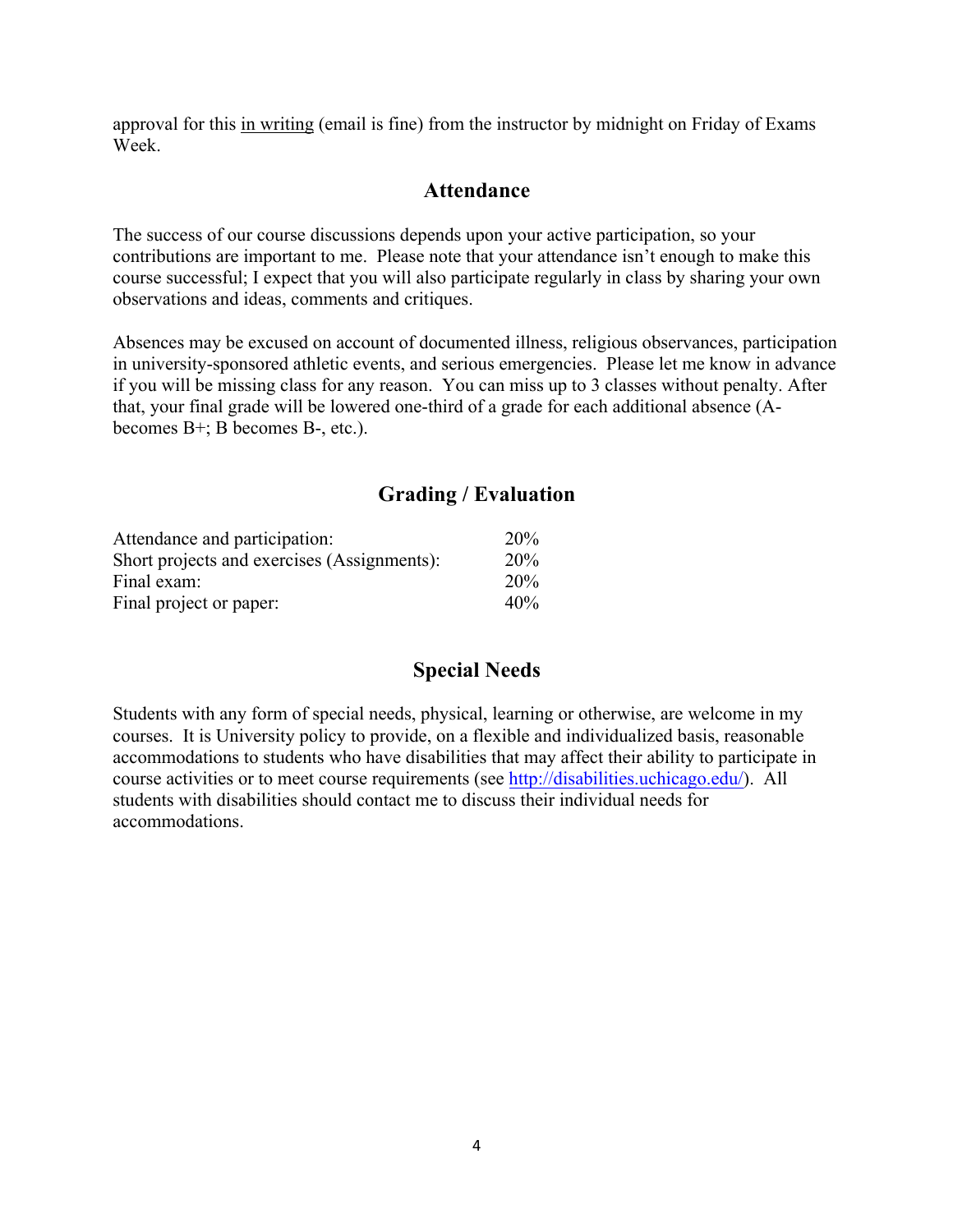# **Course Schedule**

#### **All readings are to be completed prior to the course time under which they are listed.**

Students should also feel free to bring up any of the works in the "Further Reading" list during in-class discussions or in the Short Project reports.

*"Bird" and "Sarkar" refer to the course texts listed above; all other readings will be made available in PDF format in the Canvas course system. All "Assignments" will be posted to the Canvas system and also distributed in class.*

| <b>Week.Class</b> | <b>Themes / Topics</b>                                         | Readings &<br><b>Assignments</b>                    |
|-------------------|----------------------------------------------------------------|-----------------------------------------------------|
| 1.1               | Introduction & Syllabus                                        |                                                     |
| 1.2               | What is Natural Language Processing?                           | Bird : Preface                                      |
| 1.3               | NLTK, Python 3 and the Jupyter Notebook<br>Introduction to HPC | Bird : Chapter 1<br><b>Assignment 1</b>             |
| 2.1               | Textual Sources and Formats 1: "What's in a Text?"             | Bird : Chapter 2                                    |
| 2.2               | Sources 2: APIs, Social Media, Web Scraping                    | <b>Web Scraping Handout</b>                         |
| 2.3               | <b>Building your Corpus</b>                                    | <b>Assignment 2</b><br>Dataset initial proposal due |
| 3.1               | Tokenization, N-grams and Scriptio continua                    | Bird : Chapter 3                                    |
| 3.2               | Stemming and Lemmatization,<br>Synsets and Hypernyms           | Bird : Chapter 4                                    |
| 3.3               | <b>Tokenizing your Corpus</b>                                  | <b>Assignment 3</b>                                 |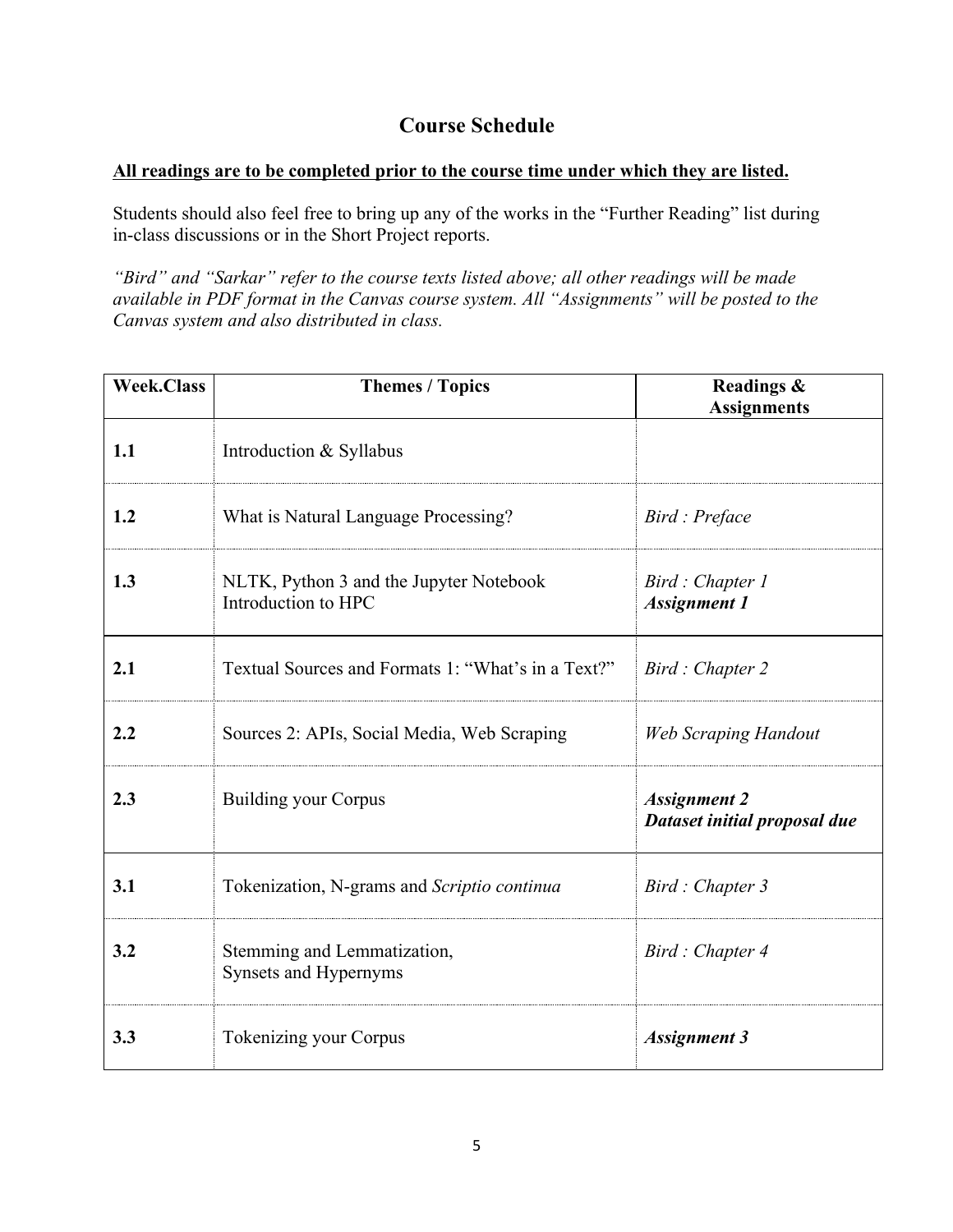| 4.1 | POS Tagging and Stopwords                                                        | Bird: Chapter 5                                             |
|-----|----------------------------------------------------------------------------------|-------------------------------------------------------------|
| 4.2 | Text "Features" and TF-IDF Classification                                        | Bird: Chapter 6                                             |
| 4.3 | The "Words" in a "Text"                                                          | <b>Assignment 4</b>                                         |
| 5.1 | Named Entity Recognition (NER)                                                   | Bird: Chapter 7<br>Sarkar pp.167-215                        |
| 5.2 | <b>Sentiment Analysis</b>                                                        | Sarkar pp.319-376                                           |
| 5.3 | What <i>Kind</i> of Text is it?<br>(Machine Learning Approaches to Textual Data) | <b>Assignment 5</b><br><b>Final dataset proposal due</b>    |
| 6.1 | <b>Topic Modeling Basics</b>                                                     | Sarkar pp.217-263                                           |
| 6.2 | Topic Modeling:<br>Strengths, Weaknesses, Correlations                           | <b>TBD</b>                                                  |
| 6.3 | What's in a Topic?                                                               | <b>Assignment 6</b>                                         |
| 7.1 | Stylometry & Stylometric Analysis                                                | Paul Vierthaler tutorials                                   |
| 7.2 | Dendograms, PCA scatterplots & k-means                                           | Paul Vierthaler tutorials                                   |
| 7.3 | Plotting the Text, Finding the Plot                                              | <b>Assignment 7</b><br><b>Final Project/Paper Topic Due</b> |